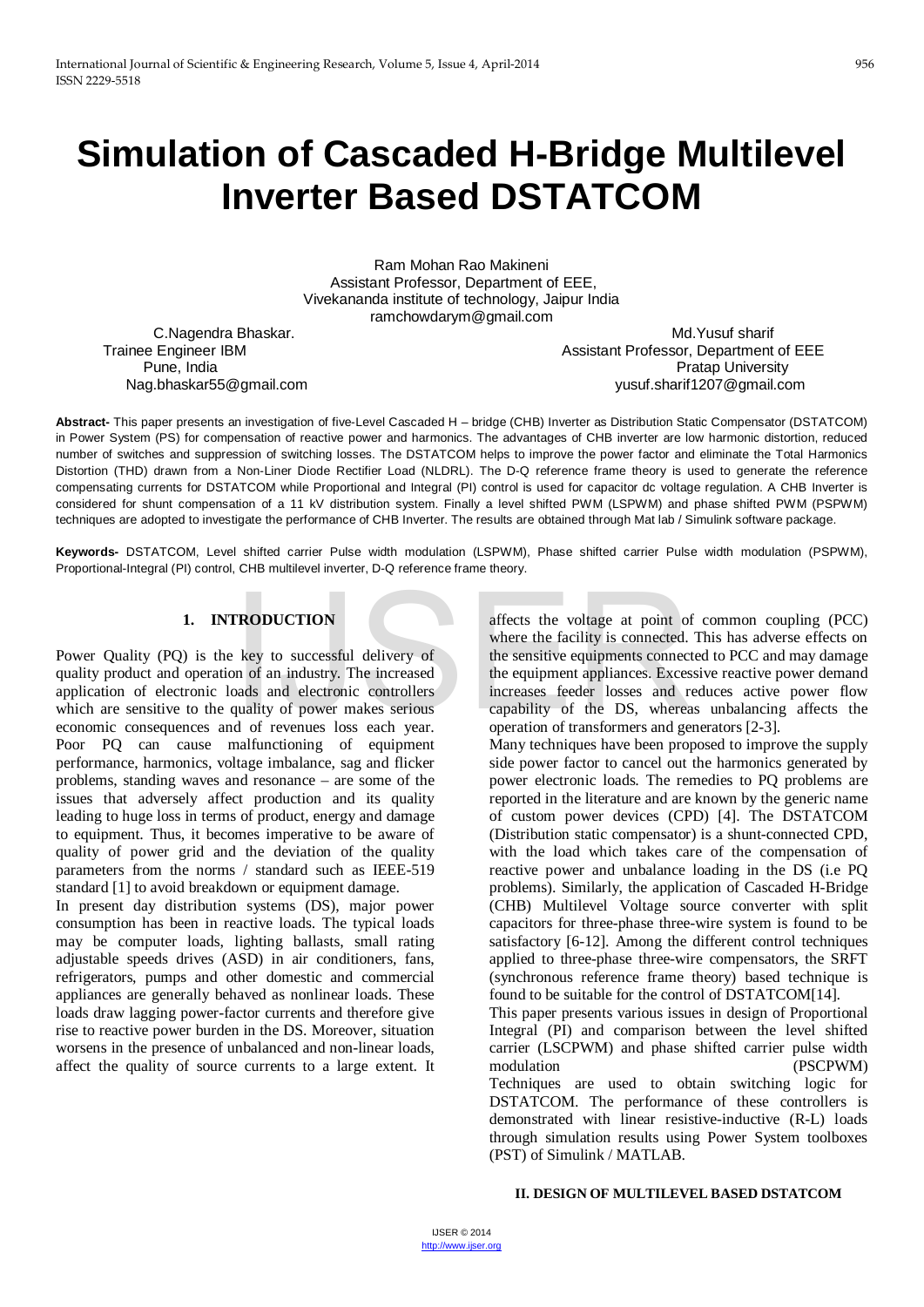#### **A .Principle of DSTATCOM**

A D-STATCOM (Distribution Static Compensator), which is schematically depicted in Figure-1, consists of a two-level Voltage Source Converter (VSC), a dc energy storage device, a coupling transformer connected in shunt to the distribution network through a coupling transformer. The VSC converts the dc voltage across the storage device into a set of three-phase ac output voltages. These voltages are in phase and coupled with the ac system through the reactance of the coupling transformer. Suitable adjustment of the phase and magnitude of the D-STATCOM output voltages allows effective control of active and reactive power exchanges between the DSTATCOM and the ac system. Such configuration allows the device to absorb or generate controllable active and reactive power.



**Fig–1 Schematic Diagram of a DSTATCOM**

The VSC connected in shunt with the ac system provides a multifunctional topology which can be used for up to three quite distinct purposes:

- 1. Voltage regulation and compensation of reactive power;
- 2. Correction of power factor
- 3. Elimination of current harmonics.

Here, such device is employed to provide continuous voltage regulation using an indirectly controlled converter. As shown in Figure-1 the shunt injected current Ish corrects the voltage sag by adjusting the voltage drop across the system impedance  $Z_{th}$ . The value of  $I_{sh}$  can be controlled by adjusting the output voltage of the converter. The shunt injected current Ish can be written as

 $I_{sh} = I_L - I_S$ 

$$
I_{\text{sh}}\text{=}I_{\text{L}}\text{-}(V_{\text{TH}}\text{-}V_{\text{L}})/Z_{\text{TH}}\quad \ (1)
$$

The complex power injection of the D-STATCOM can be expressed as

$$
S_{TH} = V_L I_{SH} \tag{2}
$$

It may be mentioned that the effectiveness of the DSTATCOM in correcting voltage sag depends on the value of Zth or fault level of the load bus. When the shunt injected current Ish is kept in quadrature with VL, the desired voltage correction can be achieved without injecting any active power into the system. On the other hand, when the value of Ish is minimized, the same voltage correction can be achieved with minimum apparent power injection into the system.

#### **B. Control for Reactive Power Compensation**

The aim of the control scheme is to maintain constant voltage magnitude at the point where a sensitive load under system disturbances is connected. The control system only measures the root mean square (rms) voltage at the load point, i.e., no reactive power measurements are required. The VSC switching strategy is based on a sinusoidal PWM technique which offers simplicity and good response. Since custom power is a relatively low-power application, PWM methods offer a more flexible option than the fundamental frequency switching methods favored in FACTS applications. Apart from this, high switching frequencies can be used to improve on the efficiency of the converter, without incurring significant switching losses.



**Fig-2 PI control for reactive power compensation**

The controller input is an error signal obtained from the reference voltage and the rms terminal voltage measured. Such error is processed by a PI controller; the output is the angle  $\delta$ , which is provided to the PWM signal generator. It is important to note that in this case, of indirectly controlled converter, there is active and reactive power exchange with the network simultaneously. The PI controller processes the error signal and generates the required angle to drive the error to zero, i.e. the load rms voltage is brought back to the reference voltage. metrical terms and the converter, there is active and responsible to an be used for up to three<br>
inch can be used for up to three<br>
metrical converter, there is active and response the network simultaneously. The<br>
error to

#### **C. Control for Harmonics Compensation**

The Modified Synchronous Frame method is presented in [7]. It is called the instantaneous current component  $(id-iq)$ method. This is similar to the Synchronous Reference Frame theory (SRFT) method. The transformation angle is now obtained with the voltages of the ac network. The major difference is that, due to voltage harmonics and imbalance, the speed of the reference frame is no longer constant. It varies instantaneously depending of the waveform of the 3 phase voltage system. In this method the compensating currents are obtained from the instantaneous active and reactive current components of the nonlinear load. In the same way, the mains voltages  $V$  (a,b,c) and the available currents il (a,b,c) in  $\alpha$ - $\beta$  components must be calculated as given by (4), where C is Clarke Transformation Matrix. However, the load current components are derived from a SRF based on the Park transformation, where "θ" represents the instantaneous voltage vector angle (5).

$$
\begin{bmatrix} I_{\alpha} \\ I_{\beta} \end{bmatrix} = C \begin{bmatrix} I_{A} \\ I_{B} \\ I_{C} \end{bmatrix}
$$
(3)  

$$
\begin{bmatrix} I_{D} \\ I_{Q} \end{bmatrix} = \begin{bmatrix} \cos \theta & \sin \theta \\ -\sin \theta & \cos \theta \end{bmatrix} \begin{bmatrix} I_{\alpha} \\ I_{\beta} \end{bmatrix}
$$
(4)  

$$
\theta = \tan^{-1} \frac{V_{\beta}}{V_{\alpha}}
$$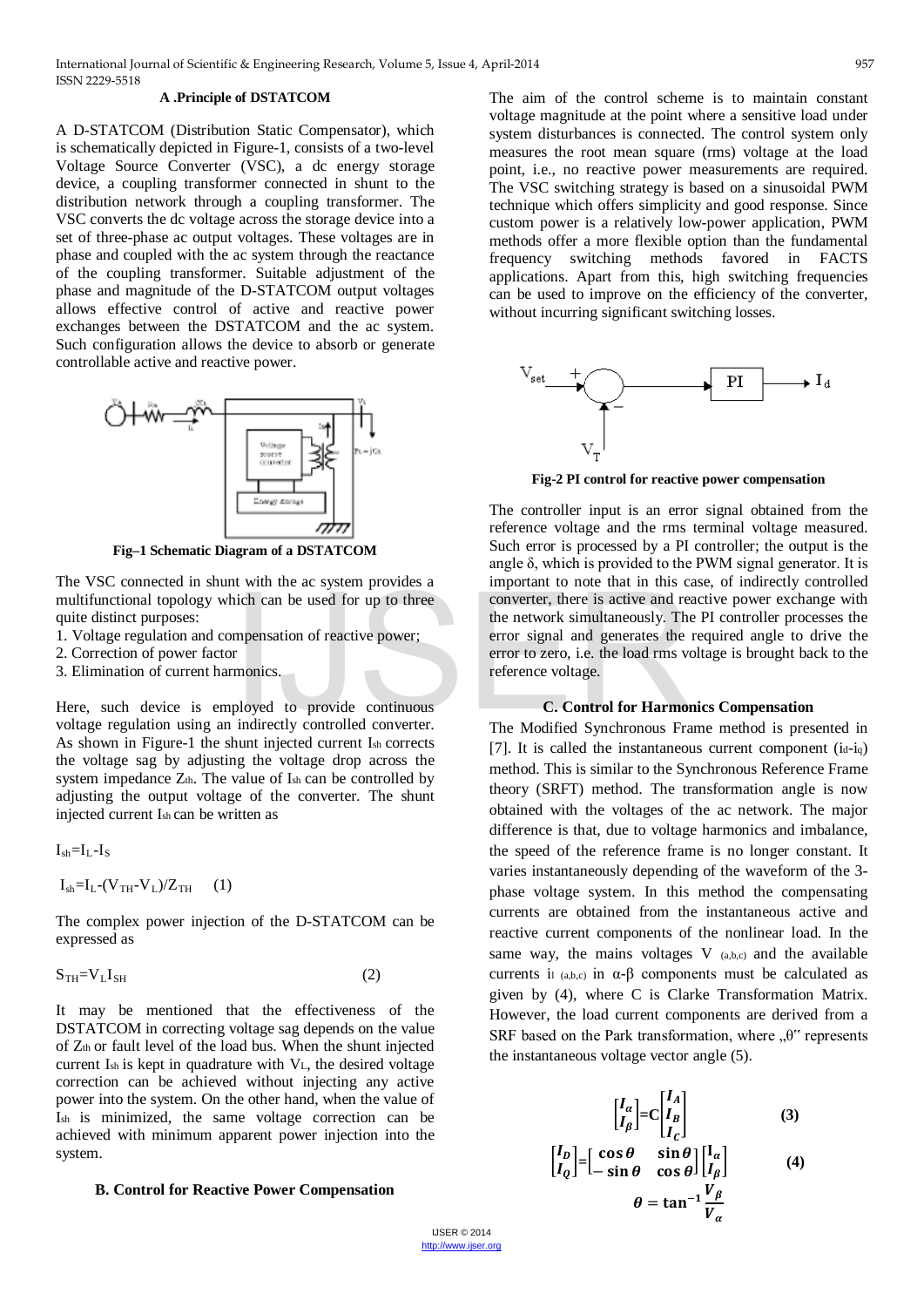

Figure-3 shows the block diagram SRF method. Under balanced and sinusoidal voltage conditions angle  $, \theta$ " is a uniformly increasing function of time. This transformation angle is sensitive to voltage harmonics and unbalance; therefore dθ/dt may not be constant over a mains period. With transformation given below the direct voltage component is

$$
\begin{bmatrix} I_{LD} \\ I_{LQ} \end{bmatrix} = \frac{1}{\sqrt{v_a^2 + v_\beta^2}} \begin{bmatrix} V_\alpha & V_\beta \\ -V_\beta & V_\alpha \end{bmatrix}
$$
 (5)  

$$
\begin{bmatrix} I_{C\alpha} \\ I_{C\beta} \end{bmatrix} = \frac{1}{\sqrt{v_a^2 + v_\beta^2}} \begin{bmatrix} V_\alpha & V_\beta \\ -V_\beta & V_\alpha \end{bmatrix} \begin{bmatrix} I_{cq} \\ I_{cd} \end{bmatrix}
$$
 (6)

## **D. Cascaded H-Bridge Multilevel Inverter**



**Fig-4 Circuit of the single cascaded H-Bridge Inverter**

Figure-4 shows the circuit model of a single CHB inverter configuration. By using single H-Bridge we can get 3 voltage levels. The number of output voltage levels of CHB is given by 2n+1 and voltage step of each level is given by Vdc/2n, where n is number of H-bridges connected in cascaded. The switching table is given in Table 1.

| Table-1 Switching table of single CHB inverter |  |  |
|------------------------------------------------|--|--|
|                                                |  |  |

| <b>Switching states</b>         | <b>Voltage levels</b> |
|---------------------------------|-----------------------|
| S <sub>1</sub> , S <sub>2</sub> | $\rm V_{DC}$          |
| S3.S4                           | $-V_{DC}$             |
| S4.D2                           |                       |



**Fig-5 Block diagram of 5-level CHB inverter model**

The switching mechanism for 5-level CHB inverter is shown in table-2.

| Switching turn                                                    | <b>Voltage levels</b> |
|-------------------------------------------------------------------|-----------------------|
| S1, S2                                                            | $\rm V_{DC}$          |
| S1, S2, S5, S6                                                    | $2V_{DC}$             |
| S <sub>4</sub> , D <sub>2</sub> , S <sub>8</sub> , D <sub>6</sub> |                       |
| S3, S4                                                            | $-V_{DC}$             |
| S3, S4, S7, S8                                                    | $-2VDC$               |

**E. PWM Techniques for CHB Inverter**

The most popular PWM techniques for CHB inverter are 1. Phase Shifted Carrier PWM (PSCPWM), 2. Level Shifted Carrier PWM (LSCPWM). Case-1:- Phase Shifted Carrier PWM (PSCPWM) E. PWM Techniques<br>
Itilevel Inverter<br>
The most popular PWM techniques<br>
1. Phase Shifted Carrier PWM (I<br>
2. Level Shifted Carrier PWM (I<br>
Case-1:- Phase Shifted Carrier P<br>
Vout



Figure-6 shows the Phase shifted carrier pulse width modulation. In general, a multilevel inverter with *m* voltage levels requires  $(m - 1)$  triangular carriers. In the phase shifted multicarrier modulation, all the triangular carriers have the same frequency and the same peak-to-peak amplitude, but there is a phase shift between any two adjacent carrier waves, given by  $\phi_{CR} = \frac{360}{M-1}$ .

The modulating signal is usually a three-phase sinusoidal wave with adjustable amplitude and frequency. The gate signals are generated by comparing the modulating wave with the carrier waves. It means for the five level inverter, four are triangular carriers are needed with a 90° phase displacement between any two adjacent carriers. In

this case the phase displacement of  $V_{\text{cr1}} = 0^{\circ}$ ,  $V_{\text{cr2}} = 90^{\circ}$ ,  $V_{\text{cr1-}} = 180^{\circ}$  and  $V_{\text{cr2-}} = 270^{\circ}$ .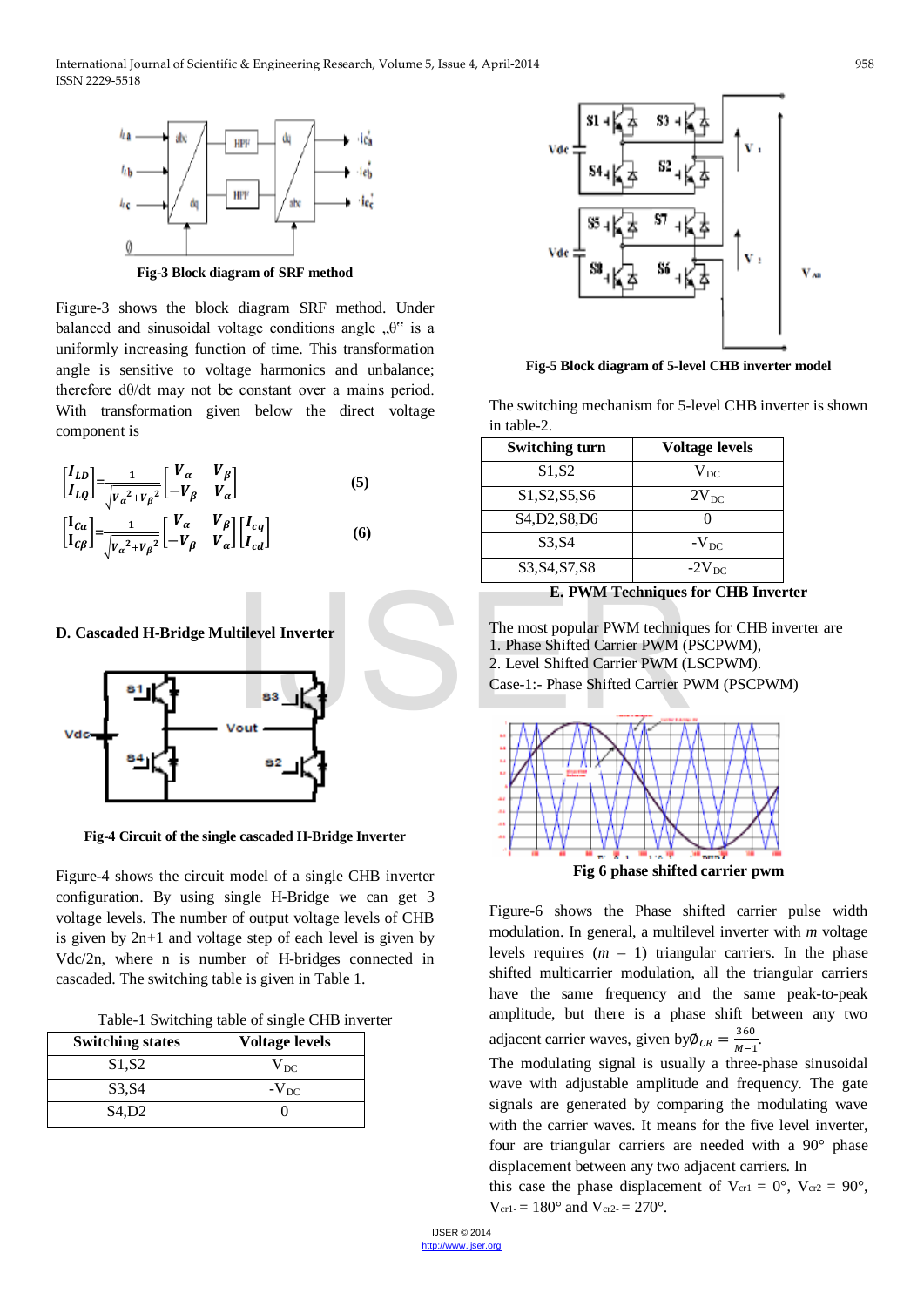

**Fig 7 level shifted phase shifted carrier pwm**

Figure-7 shows the Level shifted carrier pulse width modulation. An m-level Cascaded H-bridge inverter using level shifted modulation requires (*m–1*) triangular carriers, all having the same frequency and amplitude. The frequency modulation index is given by  $m_f = f_{cr} / f_m$ , which remains the same as that for the phase-shifted modulation scheme. For PID modulation, the multilevel converter with multilevel requires (m1) triangular carriers with same amplitude and frequency. The frequency modulation index "mf" which can be expressed as

$$
m_f = \frac{f_{cr}}{f_m}
$$

where  $f_m$ <sup>\*</sup> is modulating frequency and  $f_{\text{c}}$ <sup>\*</sup> are carrier waves frequency. The amplitude modulation index  $,m_a$ " is defined by

$$
m_{a=\frac{V_m}{V_{Cr}*(m-1)}} \ \ \text{for} \ \ 0 \le m\ a \le 1
$$

Where Vm is the peak value of the modulating wave and  $V_{cr}$ is the peak value of the each carrier wave [1]. The amplitude modulation index, ma is 1 and the frequency modulation index, mf is 6. The triggering circuit is designed based on the three phase sinusoidal modulation waves,  $V_a$ ,  $V_b$ , and  $V_c$ . Three of the sine wave sources have been obtained with same amplitude and frequency but displaced 120° out of the phase with each others. For carriers wave sources block parameters, the time values of each carrier waves are set to [0 1/600 1/300] while the outputs values are set according to the disposition of carrier waves. After comparing, the output signals of comparator are transmitted to the IGBTs. Fig-10, 11, 12 shows the waveforms based on three schemes of level shifted multilevel modulations: (a) in phase disposition (IPD) fig-10, where all carriers are in phase; (b) alternative phase opposite disposition (APOD) fig-11, where all carriers are alternatively in opposite disposition; and (c) phase opposite disposition (POD) fig-12, where all carriers above zero reference are in phase but in opposition with those below the zero reference [1]. Out of IPOD, APOD and POD, IPOD gives better harmonic performance.



**Fig-9 phase opposite disposition (POD)**

**IV MATLAB/SIMULINK MODELING AND SIMULATION RESULTS** 

Figure-10 shows the Matab/Simulink power circuit model of DSTATCOM. It consists of five blocks named as source block, nonlinear load block, control block, APF block and measurements block. The system parameters for simulation study are source voltage of 11KV, 50 Hz AC supply, DC bus capacitance 1550e-6 F, Inverter series inductance 10 mH, Source resistance of 0.1 ohm and inductance of 0.9 mH. Load resistance and inductance are chosen as 30mH and 60 ohms respectively. Itude modulation index "ma" is<br>
tudy are source voltage of 111<br>
bus capacitance 1550e-6 F, In<br>
mH, Source resistance of 0.1<br>
mH, Load resistance and induc<br>
e of the modulating wave and V<sub>er</sub><br>
i carrier wave [1]. The ampli



**Fig-10 Matlab/Simulink power circuit model of DSTATCOM**

Case-1 Phase shifted carrier PWM technique results Figure-11 shows the phase-A voltage of five level output of phase shifted carrier PWM inverter.

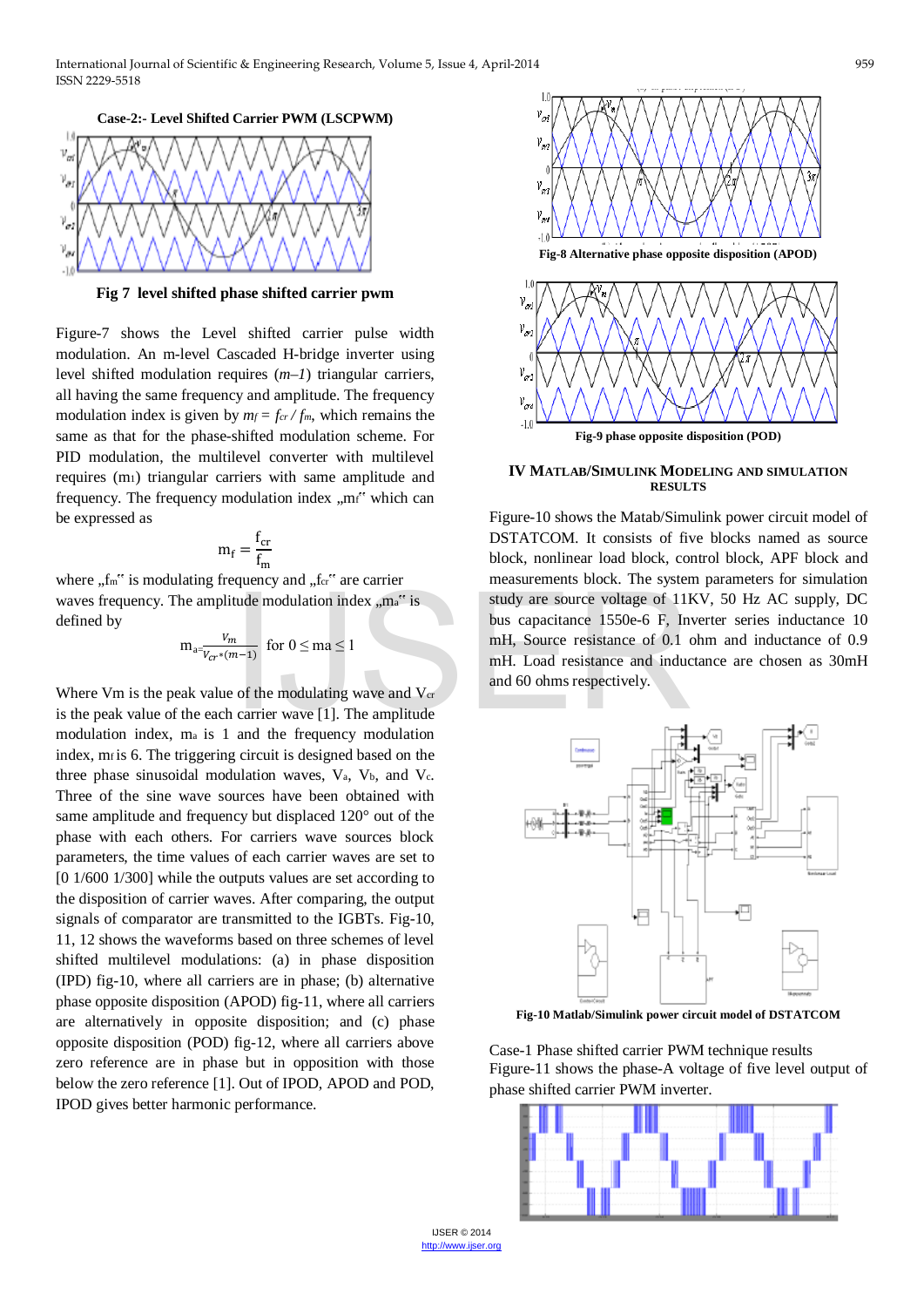#### **Fig. 11 five level PSCPWM output**

Figure-12 shows the three phase source voltages, three phase source currents and load currents respectively without DSTATCOM. It is clear that without DSTATCOM load current and source currents are same.



**Fig-12 Source voltage, current and load current without DSTATCOM**

Figure-13 shows the three phase source voltages, three phase source currents and load currents respectively with DSTATCOM. It is clear that with DSTATCOM even though load current is non sinusoidal source currents are sinusoidal



**Fig-13 Source voltage, current and load current with DSTATCOM**

Figure-14 shows the DC bus voltage. The DC bus voltage is regulated to 11kv by using PI regulator.



Figure-15 shows the harmonic spectrum of Phase –A Source current without DSTATCOM. The THD of source current without DSTACOM is 36.89%

.



**DSTATCOM**

Figure-16 shows the harmonic spectrum of Phase –A Source current with DSTATCOM. The THD of source current without DSTACOM is 5.05%



**Case-2 Level shifted carrier PWM technique results**

Figure-17 shows the three phase source voltages, three phase source currents and load currents respectively with DSTATCOM. It is clear that with DSTATCOM even though load current is non sinusoidal source currents are sinusoidal



**Fig-17 Source voltage, current and load current with DSTATCOM**

Figure-18 shows the DC bus voltage with respect to time. The DC bus voltage is regulated to 11kv by using PI regulator